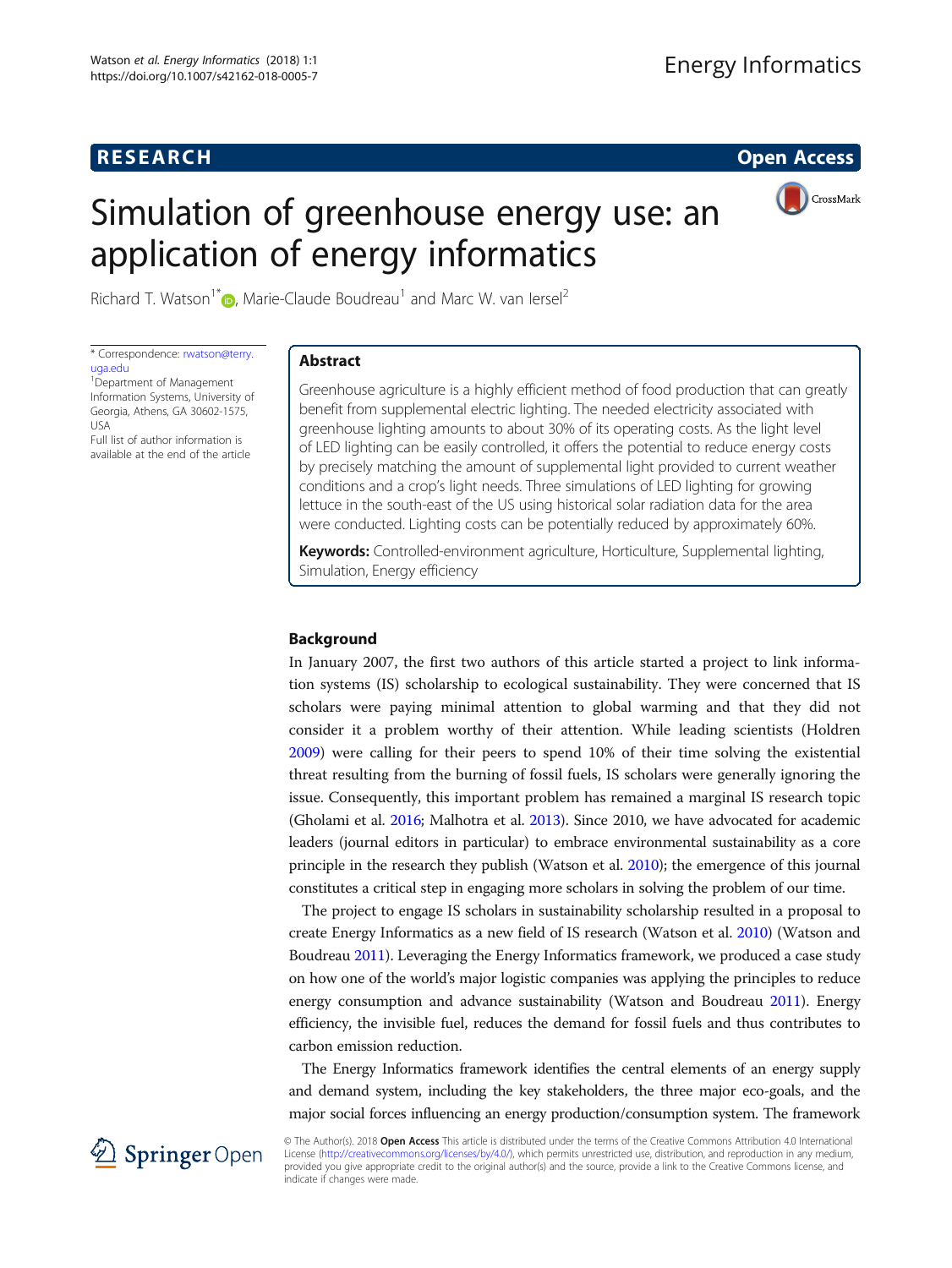directs attention to flow networks, sensor networks, and sensitized objects as these are the source and destination of the necessary data inputs and outputs to advance energy efficiency through the use of information systems. The framework arose from reviewing many energy production/consumption systems, such as traffic congestion management and building energy management.

The principal observation is that economies consist of flow networks (e.g., cars, water, people, packages, containers) that consume energy. The management of the energy consumed by such flows requires sensor networks to provide digital data streams reporting on the current status of the flow network so that high quality decisions can be made about the status of sensitized objects that can control the flow network. Actions might be as simple as turning off a valve supplying hot air to a work space. They may also be remotely controlled, such as in the management of hundreds of traffic lights to reduce city traffic congestion.

The original Energy Informatics framework has proved robust because it identifies the main components of an energy flow network and the means of controlling them. It highlights the central role of an information system, linking the interdependencies between supply and demand and the major components (i.e., flow networks, sensor networks, and sensitized objects).

The Energy Informatics framework has been applied to multiple domains, such as road pricing, farming, logistics, bicycle sharing, and others. Recently, we have applied this framework to another major existential problem: food security.

### Food security

Food security is a critical problem that demands the attention of IS scholars, as well as horticulturists, agricultural scientists, and others concerned with food production. Over the next 30 years, the world's population is predicted to grow by up to 34% and urbanization will increase by around 20%. To feed this wealthier and larger population, food production must increase by an estimated 70% (Food and Agriculture Organization of the United Nations [2009](#page-12-0)). Achieving food security by minimizing variations in supply and adjusting to the growth in food demand presents many challenges that will likely require a major adjustment in current agricultural practices (Magnin [2016](#page-13-0)). Food security could be enhanced by reducing personal meat consumption and shifting to a predominantly vegetarian diet, but this would require significant behavioral changes to well-established customs and practices. Our focus in this research is on modifying agricultural practices rather than promoting behavioral change.

## A solution

Controlled-environment agriculture (CEA), such as indoor farms and greenhouses, is a key path to increasing food production. CEA can produce up to 20 times as much high-end, pesticide-free produce as a similar-size plot of soil but requires electric lighting to do so (Science Illustrated [2011\)](#page-13-0). Such facilities will be necessary to meet the future demand for quality fruits and vegetables, particularly in China with its rapidly growing and large middle class (Science Illustrated [2011\)](#page-13-0).

In 2016, the CEA market was dominated by Europe, Middle East, and Africa (EMEA), following by the Americas, and Asia Pacific, with percentage shares and values of 62%, 23%, and 15% of a market valued at USD 20.25 billion. The Netherlands, Spain, and Italy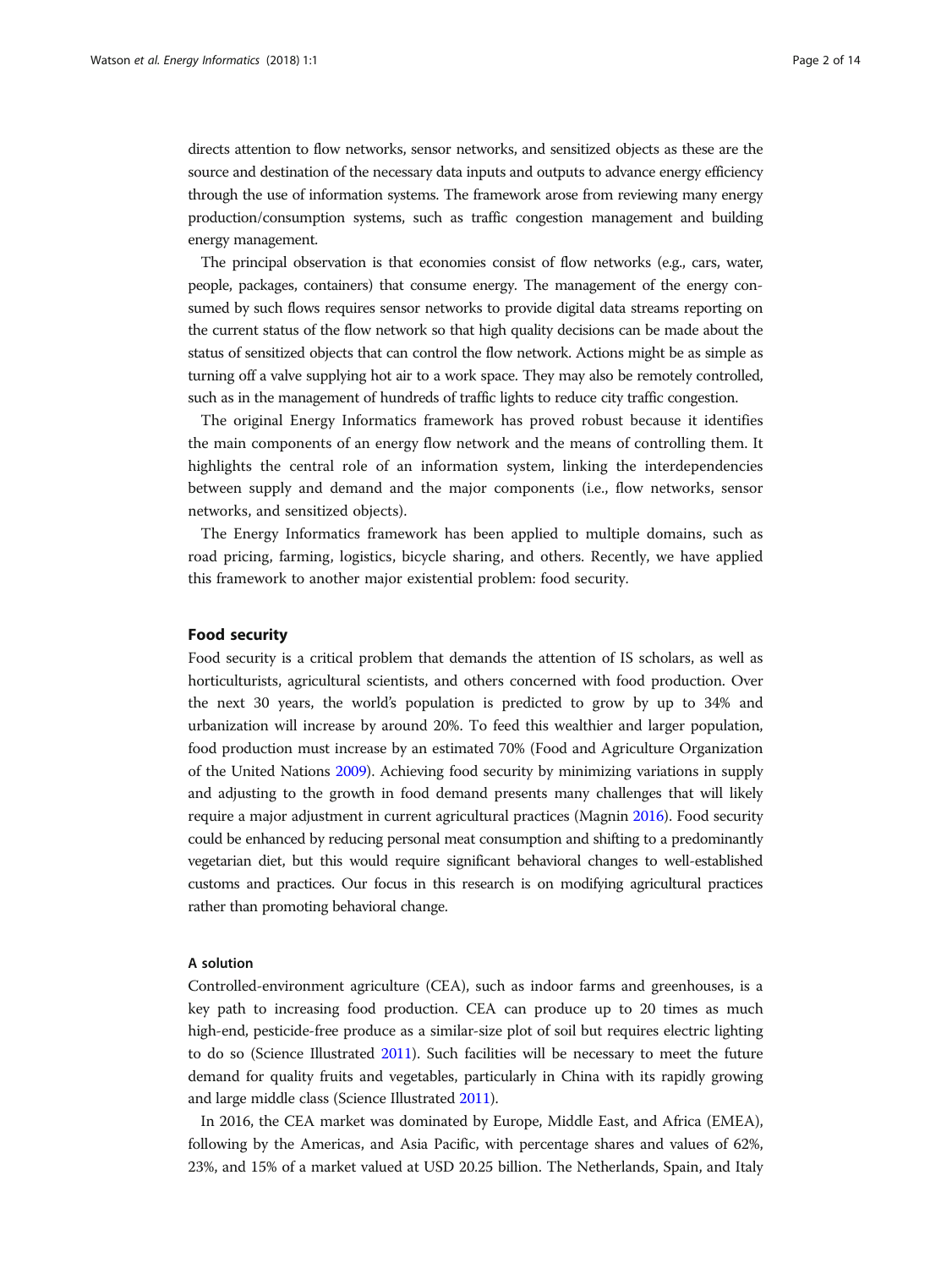dominate EMEA production; in the Americas, horticulture is mainly in North America; and China has been growing rapidly with more than one million greenhouses.<sup>1</sup>

The smart greenhouse is emerging as a solution, offering various collections of integrated technologies in a greenhouse, to improve the productivity of CEA. The smart greenhouse vision is based on sensors, actuators, and monitoring and control system that can optimize plant growth and quality and automate the growing process. This market was valued at approximately USD 680.3 million in 2016. With a short-term compound annual growth rate of around 14.12%, it is expected to reach approximately USD 1.3 billion by 2022.<sup>2</sup> At this stage, the smart greenhouse market is about 3% of the world market.

The greenhouse industry's current practices can require considerable energy to power electric lighting to maintain plant growth on overcast days, so as to meet production schedules. Electricity for lighting can make up to 30% of the costs for greenhouses (van Iersel MW, Gianino D: An adaptive control approach for LED lights can reduce the energy costs of supplemental lighting in greenhouses, Submitted). Currently, many commercial greenhouses use high intensity discharge (HID) lights, $3$  which have high output, cover wide areas, and emit high heat. These lights have timers or automated control systems that use sensors to turn on all lights at full power when natural light levels drop below a predetermined intensity, even when only a fraction of the light might be required to reach a crop's needs for growth. In the extreme, some growers might leave the lights on full power for a substantial portion of the day (as most plants need between 12 to 18 h of light per day, depending on the species). This approach to growing crops is inefficient, resulting in energy waste, higher operational costs, and often unnecessary carbon emissions.

Prior research to reduce CAE electricity costs by making greenhouses smarter has produced a variety of 'branded'solutions. Intelligrow (Aaslyng et al. [2003;](#page-12-0) Markvart et al. [2007](#page-13-0)), DynaLight (Kjaer et al. [2011](#page-12-0), [2012\)](#page-13-0) (Clausen et al. [2015](#page-12-0)), and DynaGrow (Sørensen et al. [2016\)](#page-13-0) are successive developments of software for optimizing greenhouse production and minimizing energy costs. DynaGrow, the most recent and advanced of cumulative research in Danish greenhouses, applies multi-criteria methods to control a greenhouse's climate. The solution has been physically implemented through software and associated sensors and actuators within a greenhouse and produces savings of 64% with LED lighting (Sørensen et al. [2016\)](#page-13-0), the concern of this article.

The study reported in this article differs in several ways. First it is a simulation rather than a physical implementation. A key purpose is to identify the savings generated by adaptive LED lighting and what form of software as a service (SaaS) might be economically viable. Simulation enables inexpensive consideration of alternatives. Second, there is a single objective of minimizing electricity cost subject to ensuring that a crop receives sufficient light each day to meet growth needs for on time contract delivery. This research, like the Danish stream, is based on current knowledge of plant physiology.

## Plant physiology

Plants grow by converting photons (sunshine or supplemental lighting), water, and CO2 to sugars<sup>4</sup> and oxygen. The environmental conditions and physiology of each plant determine the rate of photosynthesis. For the purposes of this research, we can think of a plant using photons to transport electrons. In the light reactions of photosynthesis, photons are absorbed by photosynthetic pigments, and the energy is used to transport electrons. This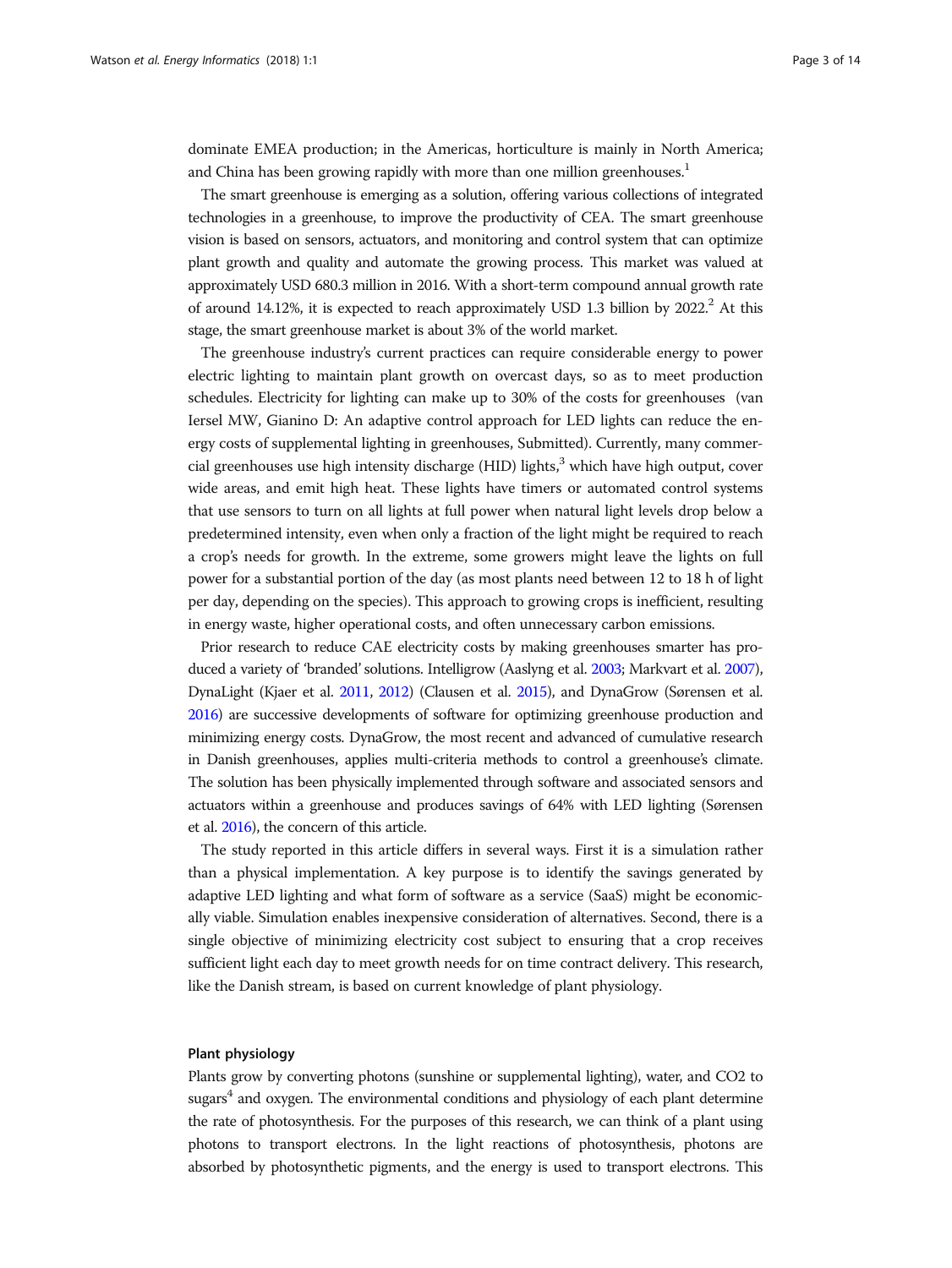<span id="page-3-0"></span>electron transport then results in the production of chemicals required for the synthesis of sugars. The electron transport rate (ETR) is a direct measure of the light reactions of photosynthesis in response to photosynthetic photon flux (PPF) (Fig. 1). ETR is the driving force for photosynthesis and ultimately crop growth. Both ETR and PPF are measured in micromoles<sup>5</sup> per square meter per second (µmol  $m^{-2}$  s<sup>-1</sup> of electrons and photons, respectively). The efficiency of the conversion of the energy of photons into electron transport varies by plant species, but in general we can represent this relationship as a saturation curve of the form  $ETR = a(1-e^{(-b.PPF)})$ , where a and b vary by species. The fitted saturation curve for lettuce illustrates the nature of this relationship (Fig. 1). As the saturation curve shows, conversion of photons into electron transport is most efficient at low levels of PPF, which is an important consideration when electric lighting is used. Essentially, low levels of lighting for long periods are more energy efficient than high levels for short periods. Furthermore, supplemental light provided when sunlight levels are low will be used more efficiently than supplemental light provided when sunlight levels are high.

A plant needs to transport a threshold number of moles of electrons per day to optimize its growth. This is particularly important for commercial crops, which are usually grown under contract with a scheduled harvesting date and defined delivery volume. Based on experiments at the University of Georgia, it has been determined that lettuce, for example, needs to transport approximately 3 mol m<sup>-2</sup> day<sup>-1</sup> of electrons. On a typical day, this rate of electron transport requires approximately 18 mol of photons  $m^{-2}$  day<sup>-1</sup>. This is close to the recommended daily light level for year-round production of high-quality lettuce of 17 mol m<sup>-2</sup> day<sup>-1</sup> (Both et al. [1994](#page-12-0)).

We can convert daily electron transport into a required level of photons per second, as follows:



D = ETR in moles  $m^{-2}$  day<sup>-1</sup> to maximize growth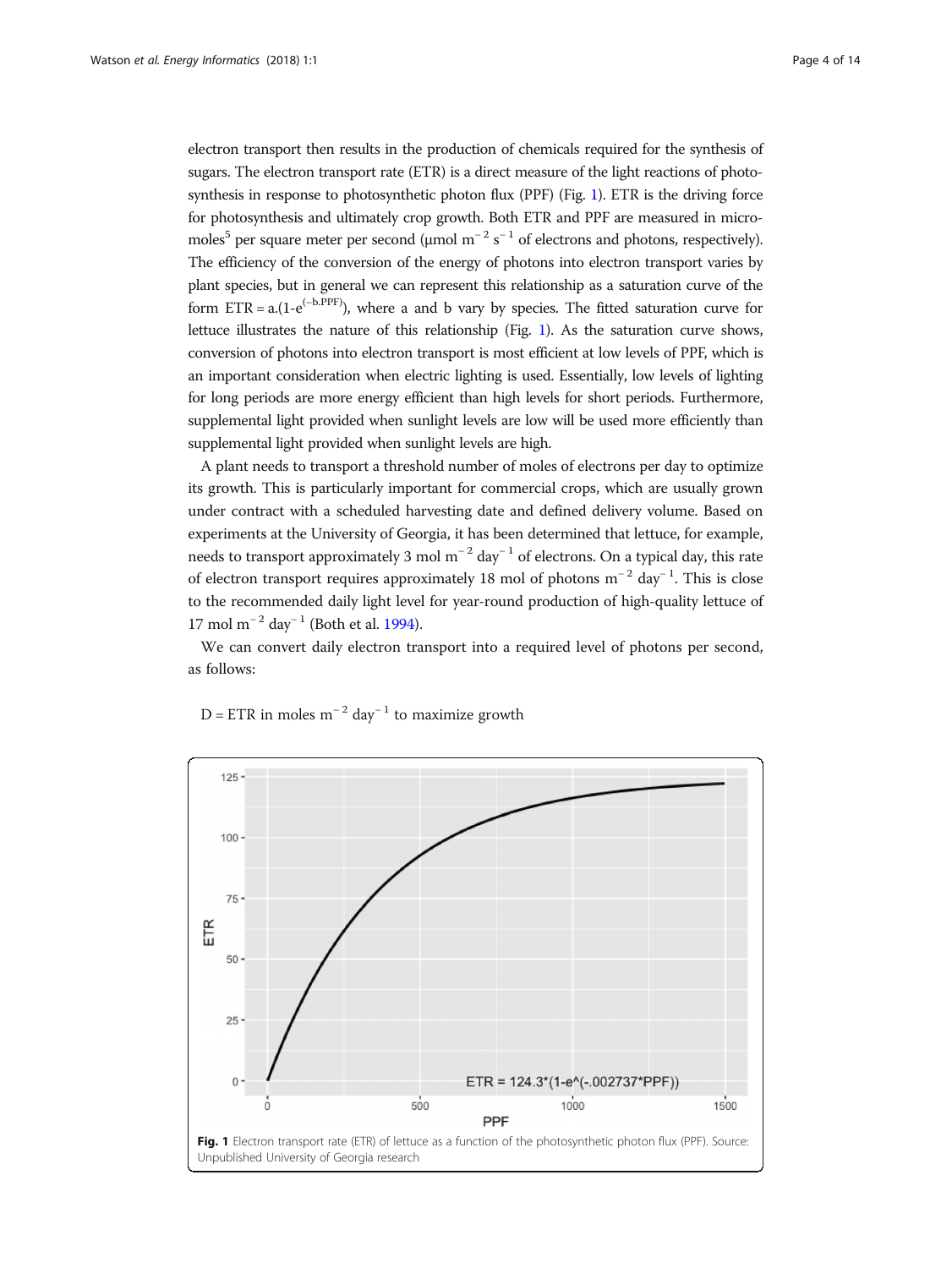Tetr = threshold ETR in  $\mu$ moles m<sup>-2</sup> s<sup>-1</sup> to achieve D Tppf = threshold PPF in  $\mu$ moles m<sup>-2</sup> s<sup>-1</sup> to achieve D  $t =$  seconds of operation per day of the greenhouse

$$
\text{Tetr} = \frac{D * 10^6}{t}
$$
\n
$$
\text{Tppf} = \frac{1}{b} \log \left( \frac{a}{a - Tetr} \right)
$$

## The innovation

Supplementary lighting typically lacks intelligence and can be left on continually during the hours of operation, if not for an entire day. This means that energy can be wasted by providing more photons than a crop needs to optimize its daily growth.

A recent development in the context of commercial greenhouses is the replacement of HID lights with LED technology. LED technology has many advantages, such as smaller size (and thus easier to mount) than its HID predecessor and it is more energy efficient. More importantly, LEDs can be designed to produce light in the part of the spectrum that drives photosynthesis (400–700 nm), without producing infra-red radiation (which is not used for photosynthesis). LEDs are also fully dimmable, unlike HID lights, thus allowing growers to precisely control how much supplemental light is provided. For a LED light, the relationship between energy consumption and photons generated is essentially linear (National Electrical Manufacturers Association [2015\)](#page-13-0), and we so assume in this research.

Leveraging this kind of lighting, a local company, Phytosynthetix,<sup>6</sup> collaborated with the University of Georgia's Horticultural Physiology Laboratory to develop an innovation that could be transformative to the industry: adaptive LED lighting, which uses a built-in light intensity sensor to determine how much supplemental lighting to provide when natural lighting falls below a crop's threshold needs (van Iersel MW, Gianino D: An adaptive control approach for LED lights can reduce the energy costs of supplemental lighting in greenhouses, Submitted). Adaptive lighting provides just enough light to assure optimal crop growth and reduces electricity use compared to conventional control algorithms. The amount of supplemental light to provide can be based on the crop's physiological ability to use that light efficiently (see Fig. [1\)](#page-3-0). This is an important innovation in greenhouse production as none of the available similar solutions take into consideration both natural light levels and crop-specific light use efficiency.

#### Enhancing adaptive lighting by applying Energy Informatics

The value of adaptive LED lighting can be increased by the application of Energy Informatics principles (Watson et al. [2010](#page-13-0)) to manage the lighting system to minimize electricity costs while meeting schedule constraints. The CEA version of the Energy Informatics framework (Fig. [2](#page-5-0)) incorporates all elements of an energy supply and demand system for greenhouses. We have taken the basic Energy Informatics framework, the yellow section of Fig. [2](#page-5-0), and added details of the digital data streams (energy prices and solar radiation forecasts) and databases (plant details and production schedule) necessary to control the sensitized object (LED lighting). These four additional components illustrate how the core Energy Informatics information system can be extended for CEA.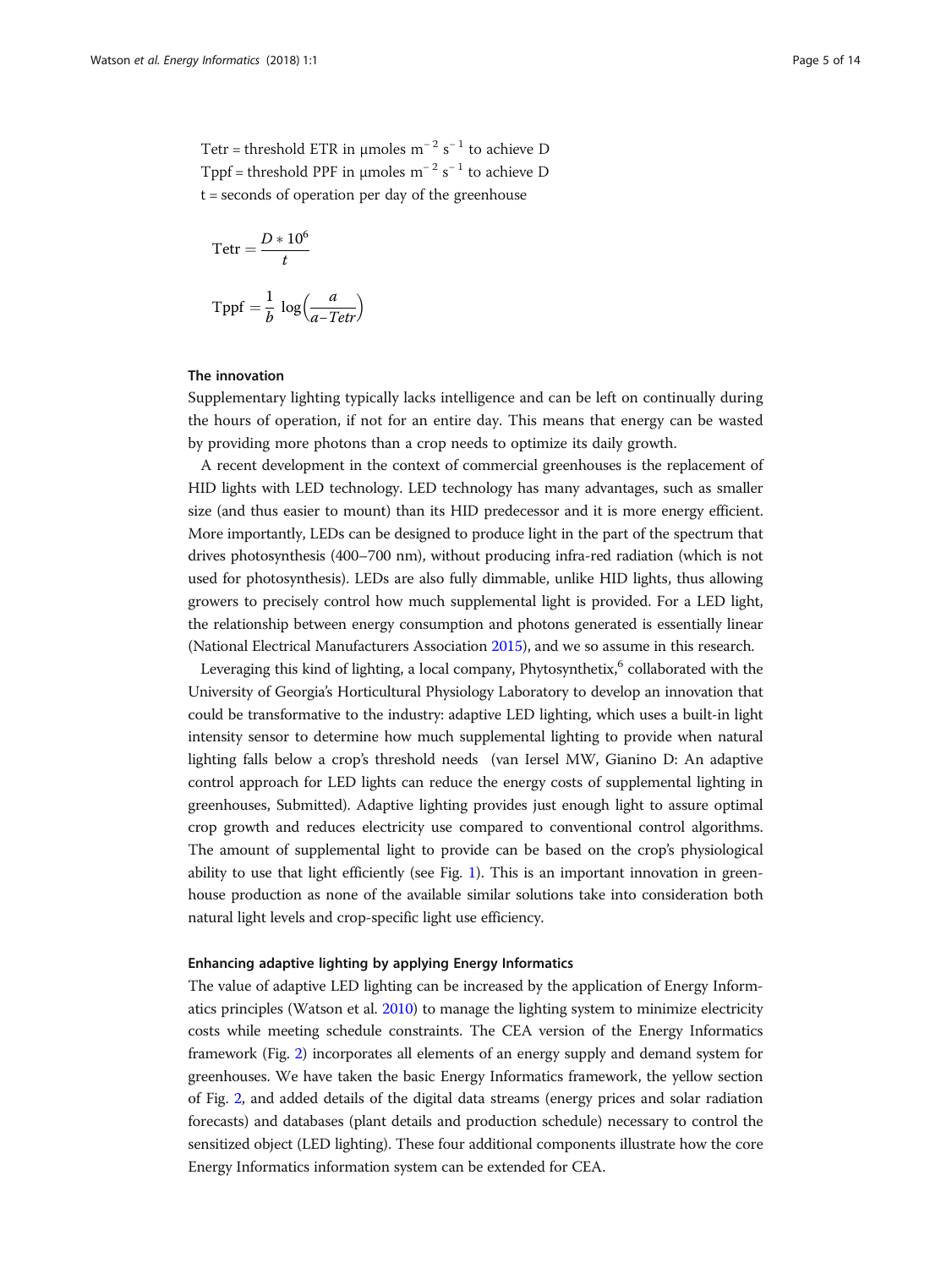<span id="page-5-0"></span>

#### Simulations

To understand the advantage of adaptive LED lighting, while leveraging the Energy Informatics framework adapted to the context of CEA, we ran three simulations with increasing levels of sophistication. The first simulation leverages LED adaptive lighting. The second incorporates a daily decision, where the adaptive lights are turned off for the day when the expected daily solar radiation exceeds the ETR that optimizes growth. As to the third simulation, it leverages "within day" decision making, where the adaptive lights are turned off when the target solar radiation for the day has been achieved. Note that whereas Fig. [3](#page-6-0) suggests an energy price forecast, we assumed a fixed energy cost for the time being. Moreover, rather than solar radiation forecasts, we used historical solar radiation data for a specific location and period. Last, for sake of simplicity in this first set of simulations, we did not consider the cost of production schedule delays.

The simulations were based on a 5-year period of growing lettuce in Athens, Georgia, with the following parameters:

D = 3 mol m<sup>-2</sup> day<sup>-1</sup>  $t = 20$  h day<sup>-1</sup> a = 124.3 μmol m<sup>-2</sup> s<sup>-1</sup> b = .002737 m<sup>2</sup> s  $\mu$ mol<sup>-1</sup> Electricity cost = USD .12/kWh (the rate charged by the local utility) LED light =  $600 W$ LED light range is 0-200 µmoles  $m^{-2}$  s<sup>-1</sup>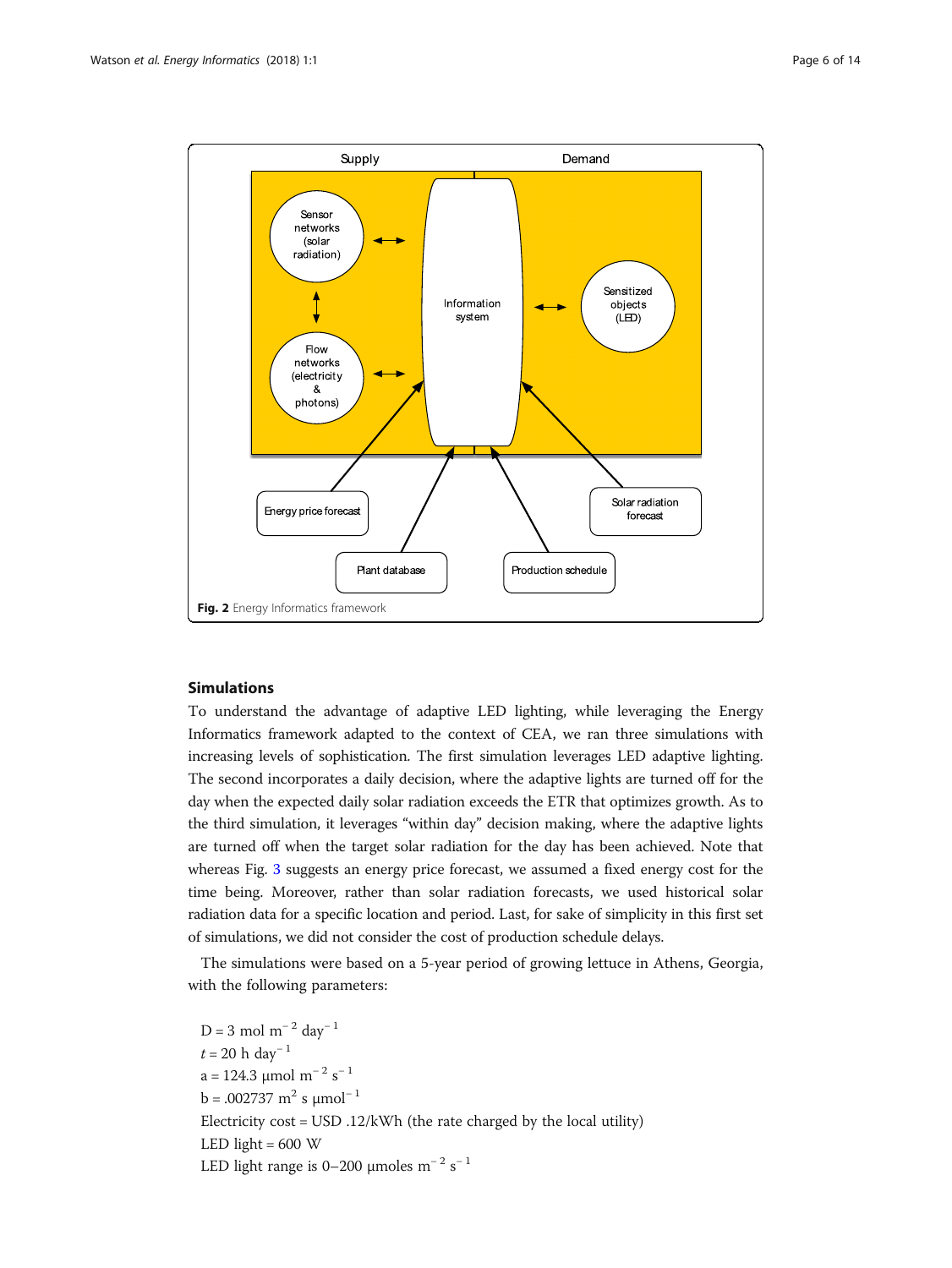<span id="page-6-0"></span>

We assumed 70% transmittance of the received solar radiation into the greenhouse. We compared the results of all three simulations to a baseline scenario, which involved non-adaptive LED lighting. This baseline scenario, along with the three simulations, are further detailed next. The greenhouse lighting layout assumes the use of 1,200 600 W LED lights per hectare, capable of providing a PPF of 200 µmoles  $m^{-2} s^{-1}$  with all lights on at full power.

## Baseline scenario: non-adaptive LED lighting

Based on a recent survey of growers,<sup>7</sup> we assume a typical greenhouse uses supplemental lighting for an average of 3.25 h per day (9 h in winter, 2 h in fall and spring, and 0 in summer). The annual cost for this level of LED lighting is  $.12*3.25*365.25*600/1000 =$ USD 85.47 per light per year. A one hectare greenhouse needs about 1200 lights, so the cost would be USD 102,562 per year.

#### Simulation#1: Adaptive lighting

This scenario assumes that the lights can be dimmed to any PPF between 0 and 200 µmoles m<sup>-2</sup> s<sup>-1</sup>, and the relationship between energy use and PPF is linear between 0 and 600 W. At its peak, adaptive lighting consumes the same energy as non-adaptive lighting. We use these parameters for the simulation.

Using solar radiation data collected in 10-min intervals in Athens, Georgia in 2010– 2014, we simulate the use of adaptive lighting by computing Tppf for lettuce and setting the lights to maintain the mix of natural and supplemental lighting at this level. As the threshold for Tppf in this case is 149 µmoles  $m^{-2} s^{-1}$ , the adaptive lights were set to maintain this level. When there is sufficient natural light, the adaptive lights will consume 0 W and when there is complete darkness, they will consume 149/200\*600 = 447 W.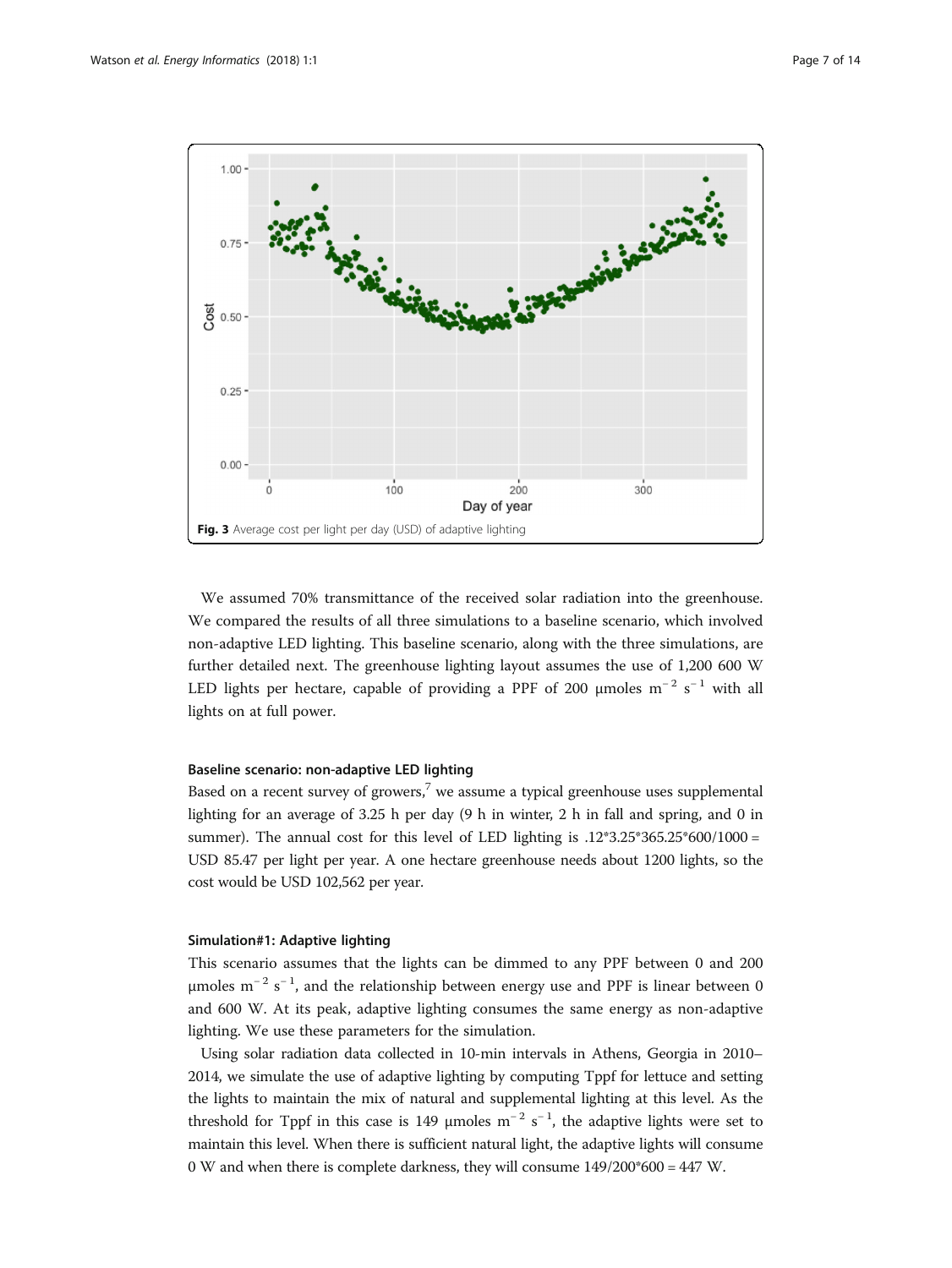The cost of operating the adaptive lighting in 2010–2014 to grow lettuce for 20 h per day is estimated to be USD 194.78 per light per year or for a one hectare greenhouse USD 233,738 per year. As expected, the lights are costlier to operate in winter than in summer (Fig. [3\)](#page-6-0).

#### Simulation#2: daily decision making

We simulated a model that would inform the grower whether to turn the adaptive lights off for the day when the forecast solar radiation for the day exceeds the total required to achieve an ETR of D moles  $m^{-2}$  day $^{-1}$ . Such an approach requires minimal investment and under a Software as a Service (SaaS) business model, the grower could be sent a text message on the recommended status of the adaptive lighting early each day.

The cost of operating the adaptive lighting under daily decision making in 2010–2014 to grow lettuce with 20 h of light per day is estimated to be USD 86.92 per light per year or for a one hectare greenhouse USD 104,302 per year, slightly above the baseline scenario. As to be expected, on many days there is no need to turn on the lights (Fig. 4).

#### Simulation#3: within day decision making

A major shortcoming of a daily decision making model is that the forecasted radiation for a day could be just below the threshold, but the lights are turned on for the entire day.

Ideally, once the target for the day has been achieved, the lights should be turned off for the remainder of the day. We simulated such a model (Fig. [5](#page-8-0)), which shows that on some days the lights come on, but only for a short period with a corresponding lower cost.

The cost of operating the adaptive lighting under this approach in 2010–2014 to grow lettuce for 20 h per day is estimated to be USD 32.28 per light per year or for a one hectare greenhouse USD 38,732 per year, about one third of the baseline scenario.

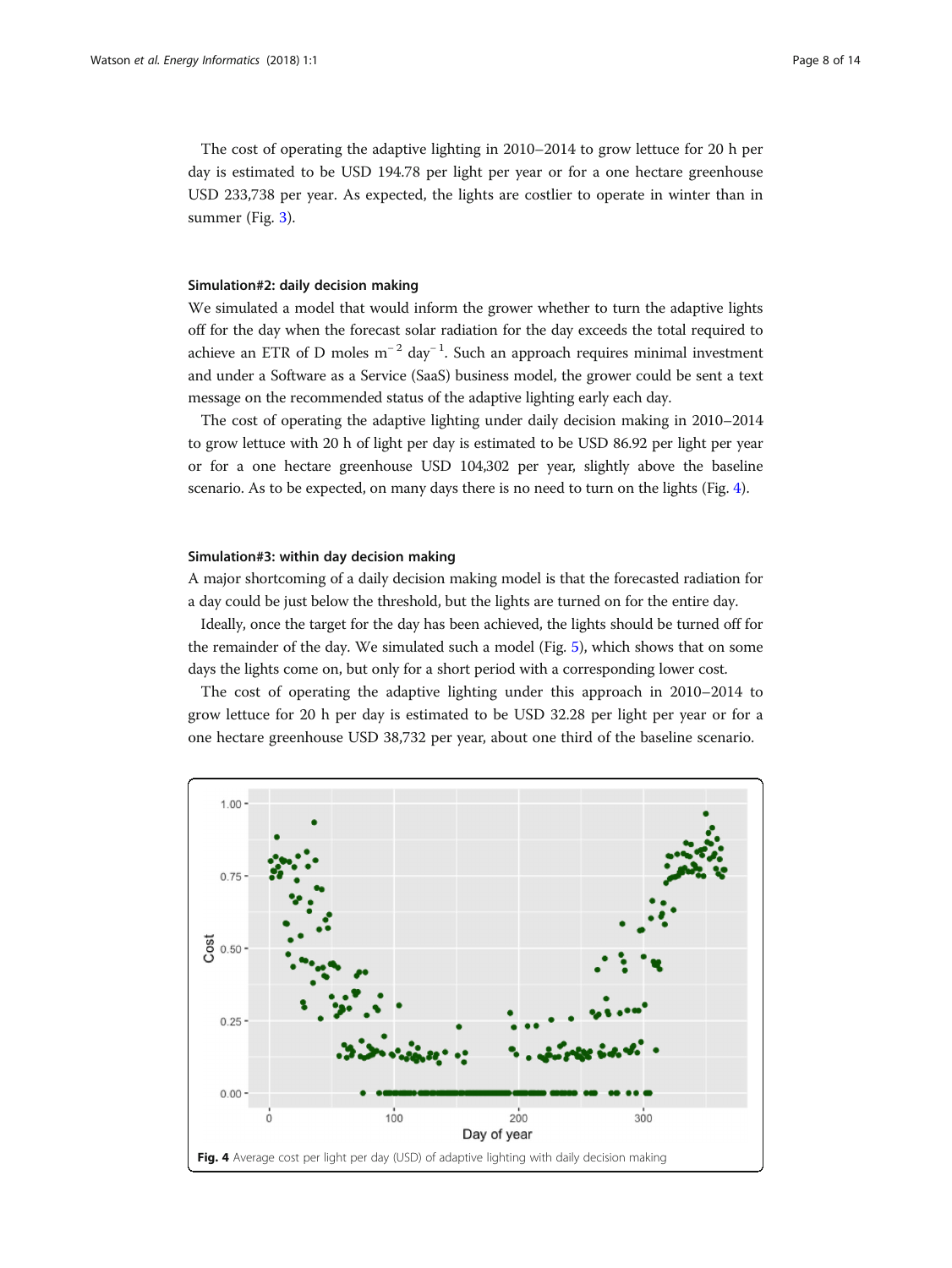<span id="page-8-0"></span>

Under a Software as a Service (SaaS) business model, the within day approach requires that the grower invests in a lighting control system that can be controlled remotely. The controller would receive periodically a message to set the status (on or off ) of the lights in the greenhouse. Thus, some of the energy savings will be lost to the operation and maintenance of a lighting control system, but we expect these to be minor compared to the energy use of the lights themselves.

## Execution

The simulations were written in R, and the code is in four modules (see Additional file [1](#page-12-0)). The main module (simulation.R) loads modules to read the parameters for a simulation (parameters.R) and prepares data for the simulation (prepare.R). Another module (report.R) reports the results for each of the simulations discussed previously.

The simulations take advantage of R's vector-oriented operations for operating on data frames, and a typical run with 5 years of data takes a few seconds. In comparison, an earlier loop-based version of the model took 10 or so minutes to run.

The simulations require two binary input files, coded in R's feather format, $8$  which are described in [Appendix](#page-12-0).

#### Return on investment

The findings of the analysis show that only within day decision making will result in a reduction in total lighting cost compared to current manual practices (Table [1\)](#page-9-0). Partial solutions, while they might deliver light precisely to ensure optimum plant growth, are likely to be subject to grower resistance because there is no cost advantage. Growers can save around 60% of the current cost of lighting by retrofitting their current LED lighting systems. Note that in the within day decision simulation, the lights are on half the time of the current manual or timer practice, but the electricity saving is higher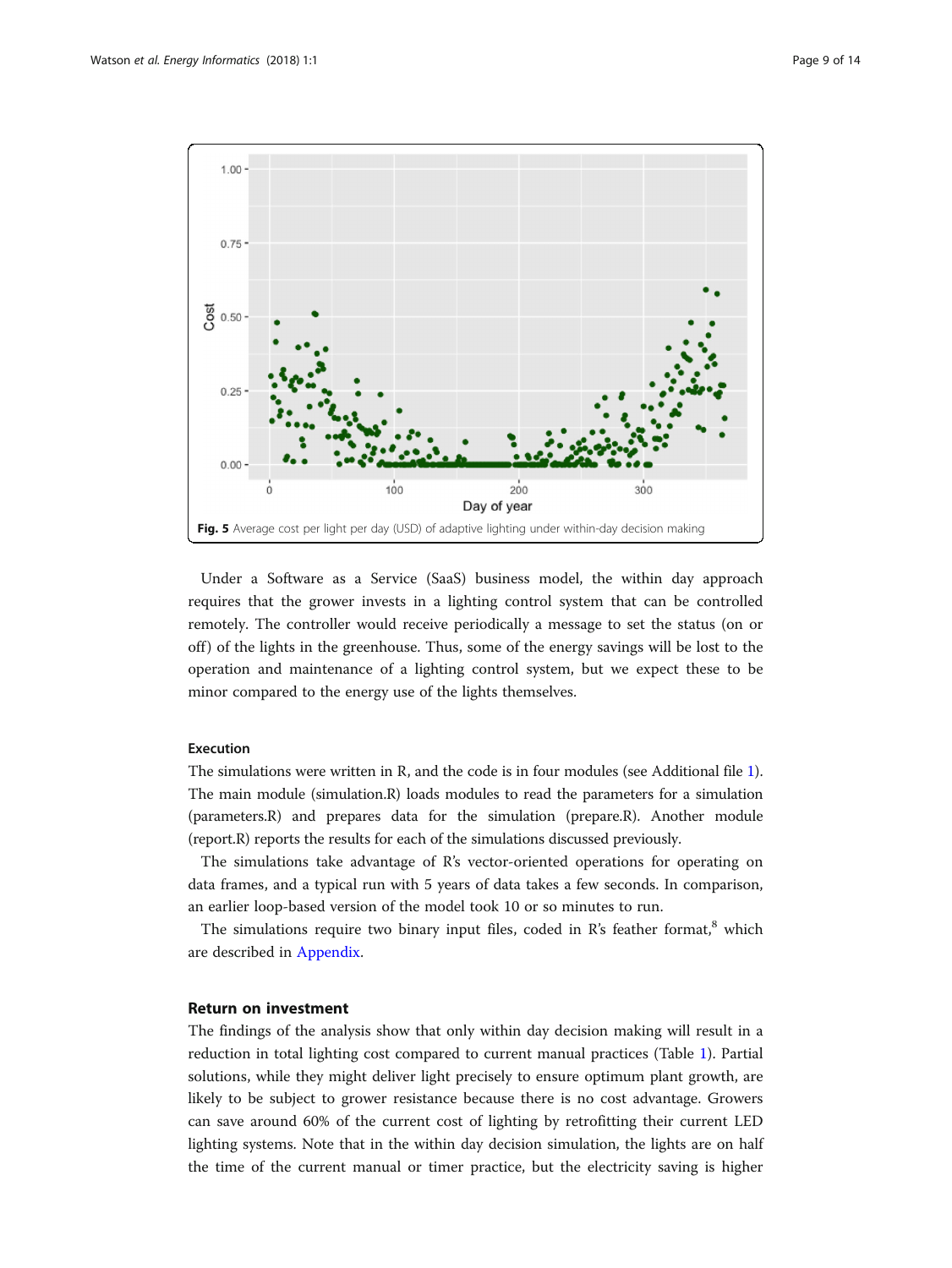| Model                        | Cost per LED light per year (USD) | Average hours of LED light per day |
|------------------------------|-----------------------------------|------------------------------------|
| Current manual practice      | 85.47                             | 3.25                               |
| Adaptive                     | 194.78                            | 11.2                               |
| Adaptive with daily decision | 86.92                             | 5.09                               |
| Adaptive within day decision | 32.28                             | 1.69                               |

<span id="page-9-0"></span>Table 1 Simulation summary

because the adaptive lighting generally does not operate the lights at full power. The energy savings are similar in magnitude to those reported for DynaGrow (Sørensen et al. [2016](#page-13-0)), however the two sites are at different latitudes, with Denmark in the mid 50s° and Athens, Georgia close to 34°, thus resulting in different light environments.

To compute the ROI, we conservatively estimate that the cost of equipping a greenhouse with a single solar radiation sensor, control software, and connecting existing LED lighting to the control software is USD 100 per light with a lifetime of 10 years, or USD 120,000 for a one-hectare greenhouse. The computed ROI is 68% for within day decision making. If we triple the cost estimate to USD 300 per light, then the ROI is 14%. In effect, anything below USD 300 per light for retrofitting a greenhouse is financially sound and likely to provide additional benefits from exact contract fulfillment.

Although the prior simulations are based on a fixed energy cost of USD 0.12 per kWh, we wrote the code so that it can also process a file of historical real-time electricity prices. Such pricing is typically available only to large consumers (e.g., a factory or a university). In this case, the within day simulation determines which time periods during the day are the least expensive for operating the lights in order to meet the daily ETR goal.

#### Limitations

Solar radiation and electricity prices are dependent on local conditions. In this situation, based on 5 years of solar radiation data measured at the University of Georgia, the average solar radiation is 5.22 kWh m<sup>-2</sup> day<sup>-1</sup>. The University is in the sunny south-east of the US, and thus our results show the advantage of this additional solar energy. Also, the region has some of the cheaper electricity in the US. The US average is USD .13 kWh, with a range of USD .10 to .29 kWh. Georgia, at USD .125, is towards the lower end of this range.<sup>9</sup> If the simulations had been based on solar radiation in the north-east of the US, for example, savings would be different because of less solar radiation, more required supplemental lighting, and higher electricity prices. In essence, our results should be interpreted as being appropriate for a relatively sunny region with relatively cheap electricity. Our simulation framework can easily be used to simulate different locations.

The main purpose of these simulations is to show the potential of using solar radiation and electricity cost forecasts to reduce the cost of operating a greenhouse. However, rather than forecasts, we have simulated the perfect information situation where electricity prices and solar radiation can be precisely predicted. As most greenhouses are too small to presently avail themselves of real-time pricing, treating the price of electricity as fixed is appropriate. Thus, in moving beyond perfect information, the focus needs to be on solar radiation forecasting.

It can be argued that simulations represent a simplified reality. However, such simplicity means that they can be readily explained to a grower, which in turn is likely to increase the likelihood of adoption. The simple decision rules are very effective in reducing cost,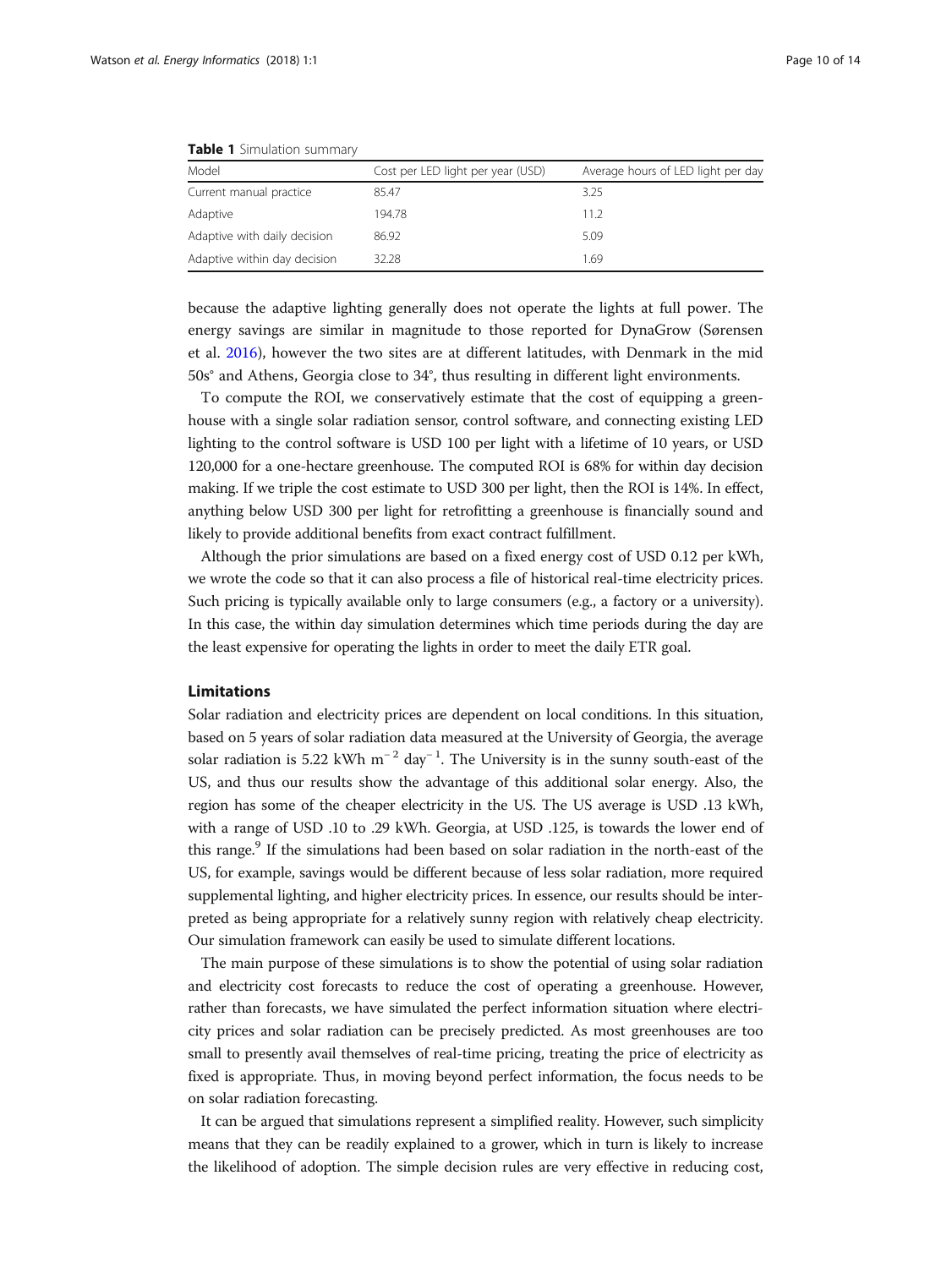and additional complexity is unlikely to be required or produce significant additional savings. Furthermore, the second and third simulations can be easily implemented from a central source using a SaaS model, which lowers the cost for adoption and maintenance.

#### Future research

As mentioned earlier, by using historical data, we assume perfect information. Thus, the next step is to simulate the effects of solar radiation forecasts with varying degrees of accuracy to determine the sensitivity of the findings to forecast precision. We speculate that sensitivity will be low for two reasons: (1) the goal is to determine whether or not to turn on adaptive lighting for a set period, such as 10 min; and (2) a multi-period forecast for the remainder of day can be continually adjusted throughout the day.

The essential problem, whether to turn the lights on or off for a set period would seem to be a simpler problem than trying to forecast the level of radiation for the same period. Intelligent adaptive LED lighting provides the precision to ensure plants receive the necessary photons to meet growth goals, provided the LED light is on. We plan to build two forecasting models, one for the binary decision of LED light on or off and the second to forecast radiation levels. Based on prior research, it would appear that a neural network (Wollsen and Jørgensen [2015](#page-13-0)) with allowance for autocorrelation is appropriate for radiation level forecasting, whereas logistic regression might be suitable for the binary decision.

The goal is to deliver sufficient photons each day for a plant to reach its daily growth needs. Throughout a day, the forecast system must continually adapt to meet this target. As the forecast period becomes shorter, then adaption can be faster. Thus, one of the issues is to simulate the precision of the forecasting system to the length of the decision period (e.g., 5 versus 20 min). As we expect the computing cost of each forecast to be quite small and the communication cost of the on/off decision to each light to also be small, the selected time period might make little financial difference for an individual grower given the gains achieved by efficient management of LED usage. Nevertheless, these assumptions need to be validated.

Since natural light conditions vary greatly among locations, it will also be important to run simulations for a range of regions, especially those where greenhouses most commonly use supplemental light, like Canada, the Northern US, and Northwestern Europe.

We need to elaborate the simulation model to embrace more decision parameters, such as those considered in prior research (e.g., Clausen et al. [2015](#page-12-0); Kjaer et al. [2011](#page-12-0), [2012](#page-13-0); Mærsk-Møller and Jørgensen [2011;](#page-13-0) Markvart et al. [2007](#page-13-0); Rytter et al. [2012;](#page-13-0) Sørensen et al. [2011;](#page-13-0) Sørensen et al. [2016\)](#page-13-0), and apply photosynthesis theories that take account of light wavelength and the capability of controlling the wavelength of LED lighting.

There is much to learn about LED lighting because it is a relatively recent introduction to the greenhouse environment. It enables control over spectral power distribution, optical intensity distribution, form factor, and active color tuning. It can be used, as in this study, to tailor light to a specific crop to improve productivity by controlling precisely the photons delivered to ensure threshold needs for growth are met. Other aspects of plant growth such as height, bushiness, and color or nutritional content are potential areas for research (Pattison [2017](#page-13-0)). This research simulates LED usage approaches to minimize electricity cost by applying prior research on threshold curves. It assumes that if a plant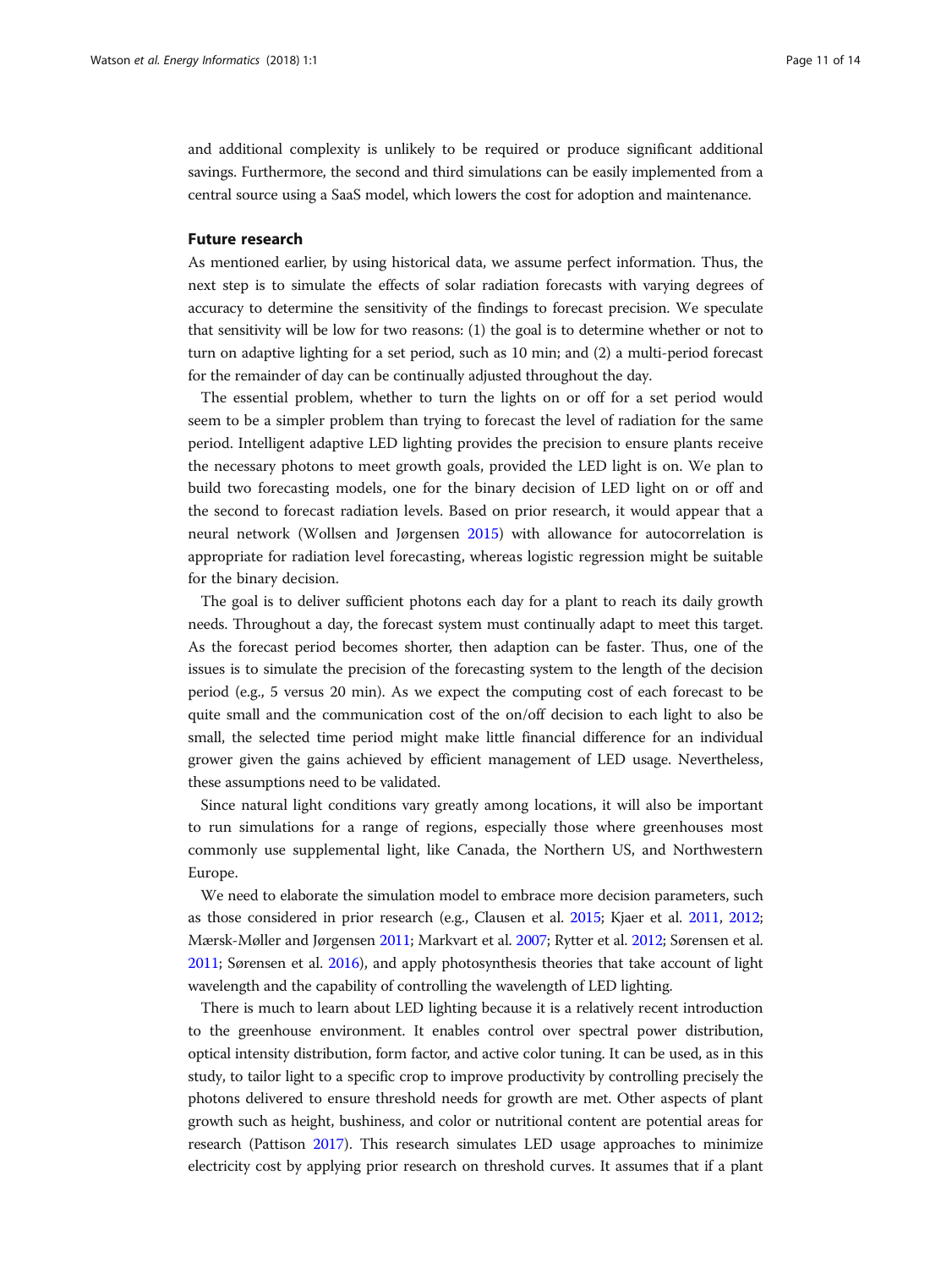receives sufficient photons, or the right amount of light, to meet daily growth needs, the quality of the crop will be of commercial standard. Assessment of this assumption is a topic for future research, and the power of simulation is to help identify opportunities for fruitful research.

#### Conclusion

This initial study of the application of Energy Informatics to CEA illustrates the potential to considerably reduce the energy required to operate a greenhouse. Our plans are to extend the research to cover other commercial crops (e.g., red leaf lettuce, spinach, basil, tomatoes, and cucumbers) as well as ornamental species, including high-light crops (roses, petunias, and marigolds) and low light crops (impatiens, begonia, and hellebore). Moreover, we plan to consider four diverse regions of the continental US, because solar radiation varies greatly across this region (i.e., from an average of 3.0 to over 6.5 kWh m<sup>-2</sup> day<sup>-1</sup>).<sup>10</sup>

This research shows the value of the Energy Informatics framework for addressing practical problems. It helps scientists communicate with growers by focusing on the three elements that are necessary for an information system to manage an energy flow. In the case of CEA, engaging growers will be critical to adoption of information systems augmented adaptive lighting. It also demonstrates the potential for using simulation to explore the effects of energy management options.

The Lawrence Livermore National Laboratory publishes annually an infographic on energy use in the U.S. The 2016 version estimates that about two thirds of the energy generated is wasted.<sup>11</sup> The application of Energy Informatics thinking to CEA illustrates that in some areas of the economy, significant energy efficiency gains can be achieved with simple solutions. We expect that CEA is not an exception and the launching of Energy Informatics can potentially alert more scholars and practitioners to the synergistic gains of integrating engineering advances, such as adaptive lighting, and information systems to achieve higher levels of energy efficiency. Creating a sustainable society is dependent on engineering and IS scholars combining minds and knowledge.

## Endnotes

1 [https://www.businesswire.com/news/home/20170713006114/en/](https://www.businesswire.com/news/home/20170713006114/en/Global-Greenhouse-Horticulture-Market-2017-2021-Key-Geographies)

[Global-Greenhouse-Horticulture-Market-2017-2021-Key-Geographies](https://www.businesswire.com/news/home/20170713006114/en/Global-Greenhouse-Horticulture-Market-2017-2021-Key-Geographies)

2 <https://www.zionmarketresearch.com/sample/smart-greenhouse-market>

<sup>3</sup>Which can be further subdivided into two types, metal halide and high-pressure sodium.

<sup>4</sup> Compounds of carbon, hydrogen, and oxygen. Sucrose is  $C_{12}H_{22}O_{11}$ .

<sup>5</sup>1 mol =  $6.022 \times 10^{23}$  (Avogadro's constant) photons or electrons.

6 <http://phytosynthetix.com>

7 <http://stateofindoorfarming.agrilyst.com>

8 [https://blog.rstudio.com/2016/03/29/feather/](https://blog.rstudio.com/2016/03/29/feather)

9 [https://www.eia.gov/electricity/monthly/epm\\_table\\_grapher.php?t=epmt\\_5\\_6\\_a](https://www.eia.gov/electricity/monthly/epm_table_grapher.php?t=epmt_5_6_a)

<sup>10</sup>[https://azsolarcenter.org/images/articles/az/national\\_photovoltaic\\_map\\_2012-01.jpg](https://azsolarcenter.org/images/articles/az/national_photovoltaic_map_2012-01.jpg)

11<https://flowcharts.llnl.gov/commodities/energy>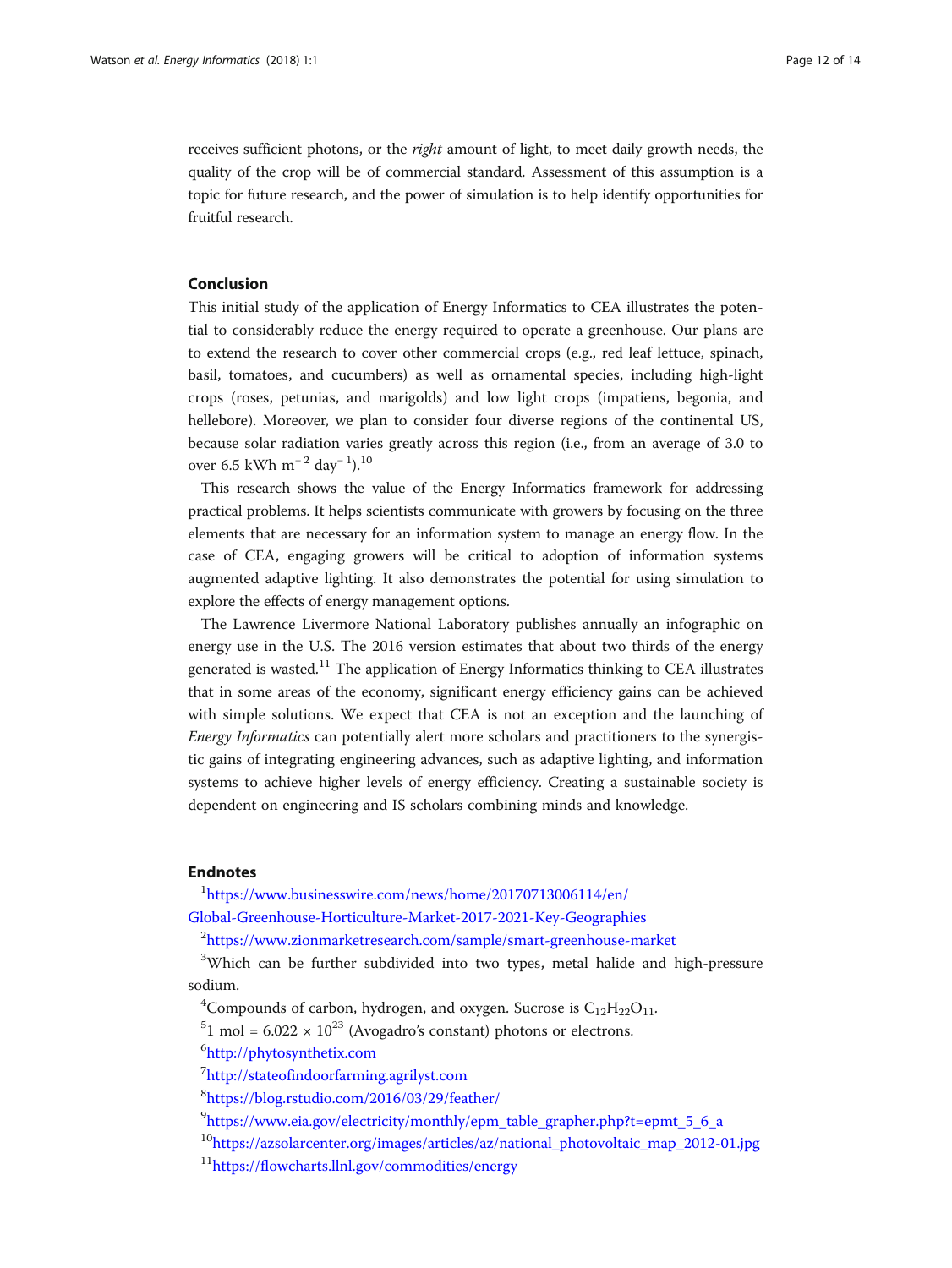#### <span id="page-12-0"></span>Appendix

#### Data availability

## electricity.feather

## <https://www.dropbox.com/s/dxvep9kglspy47n/electricity.feather?dl=0>

A binary file containing a timestamp and electricity price in cents per kWh. Measurements are hourly.

#### radiation10.feather

#### <https://www.dropbox.com/s/ozvtrfudnymmug8/radiation10.feather?dl=0>

A binary file containing a timestamp and incident solar radiation in Watts  $m^{-2} s^{-1}$ .

Measurements are for every 10 min, and derived from a file of measurements made every 2 min.

These files must be stored in an R project working directory along with the R modules. The location of this working directory must be specified in the second line of parameter.R

#### Additional file

[Additional file 1:](https://doi.org/10.1007/s42162-018-0005-7) R code. (TXT 6 kb)

#### Acknowledgements

Only the authors listed on the manuscript contributed towards the article.

#### Funding

This research was supported by a University of Georgia Presidential seed grant.

#### Authors' contributions

Drs. M-CB and RTW were responsible for the Energy Informatics simulation. Dr. MWvI provided the data on the saturation model for lettuce and details of plant physiology relevant for the simulation. All authors read and approved the final manuscript.

#### Competing interests

The authors declare that they have no competing interests.

#### Publisher's Note

Springer Nature remains neutral with regard to jurisdictional claims in published maps and institutional affiliations.

#### Author details

<sup>1</sup>Department of Management Information Systems, University of Georgia, Athens, GA 30602-1575, USA. <sup>2</sup>Department of Horticulture, University of Georgia, Athens, GA 30602-7273, USA.

#### Received: 31 January 2018 Accepted: 11 June 2018 Published online: 02 August 2018

#### References

- Aaslyng JM, Lund JB, Ehler N, Rosenqvist E (2003) IntelliGrow: a greenhouse component-based climate control system. Environ Model Softw 18(7):657–666
- Both AJ, Albright LD, Langhans RW, Reiser RA, Vinzant BG (1994) Hydroponic lettuce production influenced by integrated supplemental light levels in a controlled environment agriculture facility: experimental results. Paper presented at the III International Symposium on Artificial Lighting in Horticulture. p. 418
- Clausen A, Maersk-Moeller HM, Soerensen JC, Joergensen BN, Kjaer KH, Ottosen CO (2015) Integrating commercial greenhouses in the smart grid with demand response based control of supplemental lighting. Paper presented at the International Conference Industrial Technology Management Science (ITMS 2015)
- Food and Agriculture Organization of the United Nations (2009) Global Agriculture Towards 2050. Retrieved 19 Aug 2016, from Food and Agriculture Organization of the United Nations: [http://www.fao.org/fileadmin/templates/wsfs/](http://www.fao.org/fileadmin/templates/wsfs/docs/Issues_papers/HLEF2050_Global_Agriculture.pdf) [docs/Issues\\_papers/HLEF2050\\_Global\\_Agriculture.pdf.](http://www.fao.org/fileadmin/templates/wsfs/docs/Issues_papers/HLEF2050_Global_Agriculture.pdf) Accessed 18 June 2018

Gholami R, Watson RT, Molla A, Hasan H, Bjørn-Andersen N (2016) Information systems solutions for environmental sustainability: how can we do more? J Assoc Inf Syst 17(8):521

- Holdren JP (2009) Energy for change: introduction to the special issue on Energy & Climate. Innov Technol Gov Glob 4(4):3–12
- Kjaer KH, Ottosen CO, Jørgensen BN (2011) Cost-efficient light control for production of two campanula species. Sci Hortic 129(4):825–831